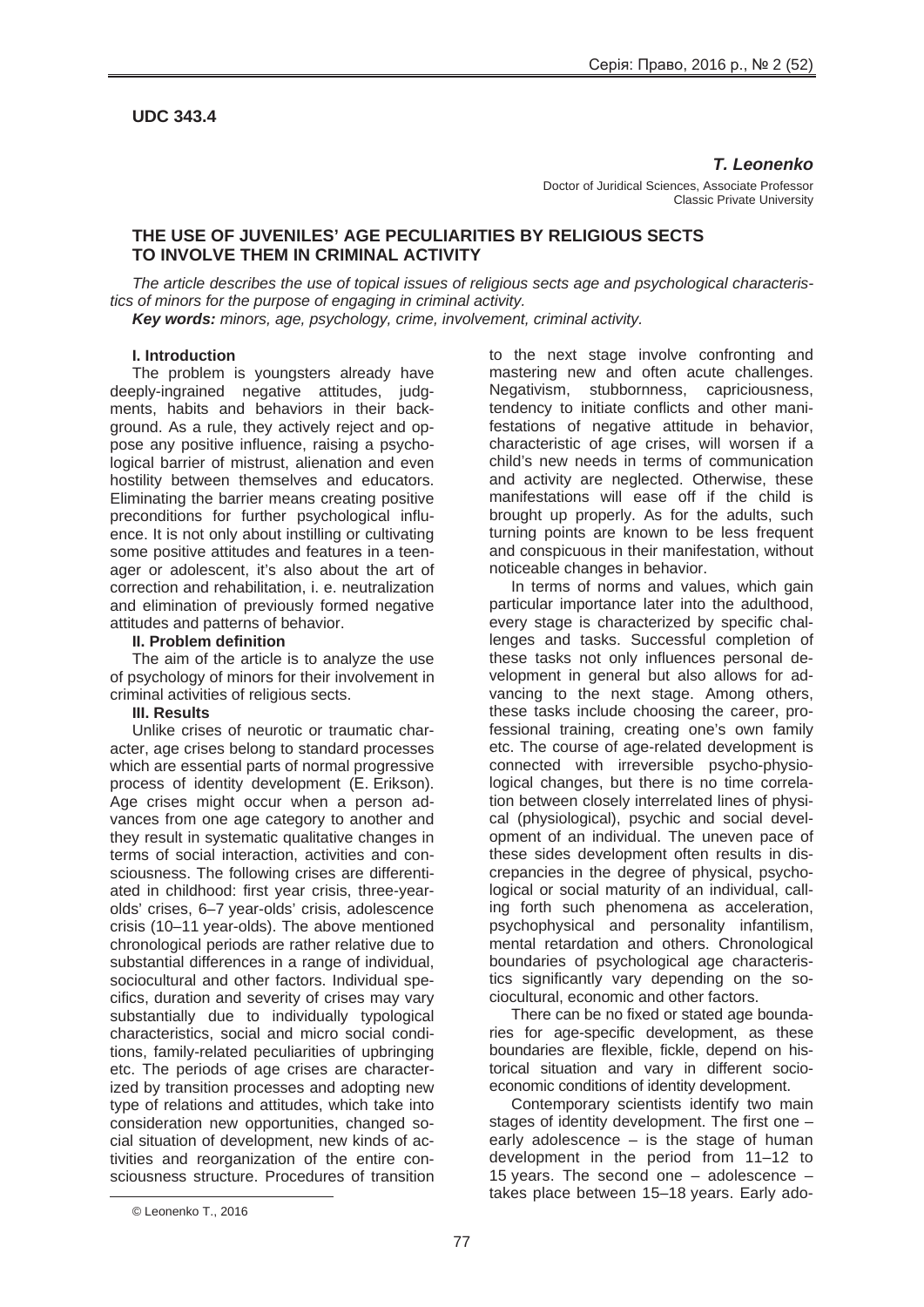lescence is the time of intense identity formation, its enrichment by way of absorbing moral and intellectual values. It is the period of profound changes in mental activity, of body changes and physiological advancement. This is the age of the first truly self-administered, independent actions, first responsible decision making, and first serious friendship. But it is also the age when adolescents neglect social norms and demands, disrespect their elders, express cynicism, introversion, stubbornness. Early adolescence is probably the most controversial and dynamic period in human life.

Adolescence is defined as a transitional stage. It is not surprising, as an adolescent is a person who is in a state of transition from childhood to adulthood, from immaturity to maturity. Therefore, it is associated with contradictory behavior and instability, abrupt fluctuations from naive childish reactions to seriously motivated actions. As a rule, adolescents do not have any consistent and resolute course of behavior. Therefore they are particularly vulnerable to various kinds of influence, including those that lead off the right path and sometimes are the cause of serious misdoings and deviations from social norms of moral, resulting in breakdowns, moral disruption and decay of personality.

The transition from childhood to adolescence is associated with the serious reappraisal of values. This is reflected in the fact that thoughts and attitudes inherent in childhood are replaced by more mature, independent (or claiming to be independent) judgments, new estimates of the reality. The urge towards self-assertion and independent activity is growing, too. At the same time there are often discrepancies (differences) between the previous and newly acquired judgments and estimates. This produces duality and contradictions in assertions and conclusions, pronounced attempt to dissociate themselves from everything childish, disrespect of age authority, aversion to ungrounded restrictions and so on.

Inner conflicts, acute sensitivity and vulnerability of adolescents, superficiality of their identity and self-esteem, lack of sustained interests determine adolescents' particular exposure to certain conditions. They have not yet developed the ability to assess information critically and selectively. As a result, different, sometimes even accidental circumstances may impose a deep imprint on the inner world and behavior of adolescents.

The desire for self-assertion is inextricably linked with significant changes in different spheres of adolescents' life and activities, in their psychology, their physical development. In this period young people begin to systematically master the fundamentals of science, which, in turn, requires changes in the usual patterns of working and thinking, reconsideration of attention and new techniques of memorizing. Adolescents form new feature – they get independent. Awareness of their own spiritual and physical strength naturally causes assertion of self-esteem. This feeling is based on the fact that young people are able to set and to solve some practical tasks.

Early adolescence is the period when all spiritual and physical strength of the individual flourish. It is the time when young people achieve the degree of mental, ideological and social maturity, which makes them capable of self-reliant work and social life and activity.

The new conditions of life and work significantly change the position of adolescents among other people around them, leading to an increase in the degree of their independence and activity. There are also significant changes in the spiritual life of young people. Psychologists, in particular, note the further development of mental activity. The way of thinking in late adolescence age differs from the way of thinking in early adolescence by higher level of generalization, capability of deeper understanding of the laws of the world around them.

Acceptance of rules and norms of behavior is inextricably linked with the process of young people gaining moral consciousness. It is in adolescence that people advance from knowing basic moral concepts to in-depth recognition of the most complicated moral categories – obligation, honor, social welfare, religion etc. During this period people begin to understand not only the subtlest shades of many moral concepts, but most importantly – the moral palette of different actions of other people as well as their own actions. Hence we observe the high-level moral sensitivity of adolescents, their assessment and self-assessment. Sometimes these qualities become distorted. Thus, adolescents are morally exacting and over demanding, which often manifests itself in exaggeration of any cases of injustice, dishonesty, unscrupulousness. Strict assessment is expressed in straightforwardness, unconditional condemnation in categorical and sometimes offensive to others judgments and conclusions.

The formation of moral consciousness is accompanied with the formation of religious belief, which has a great influence on the motivation of adolescents. These motifs are increasingly filtered through moral evaluations, increasingly "filled with" specific and important for the individual life contents. This is directly reflected in the choice of course of action in a variety of situations, displayed in courses of actions, in desire to enforce the decision made. Thus, adolescence is the relevant risk zone, when a juvenile is more than ever helpless and vulnerable to criminal suggestion as to the benefits of a particular religion.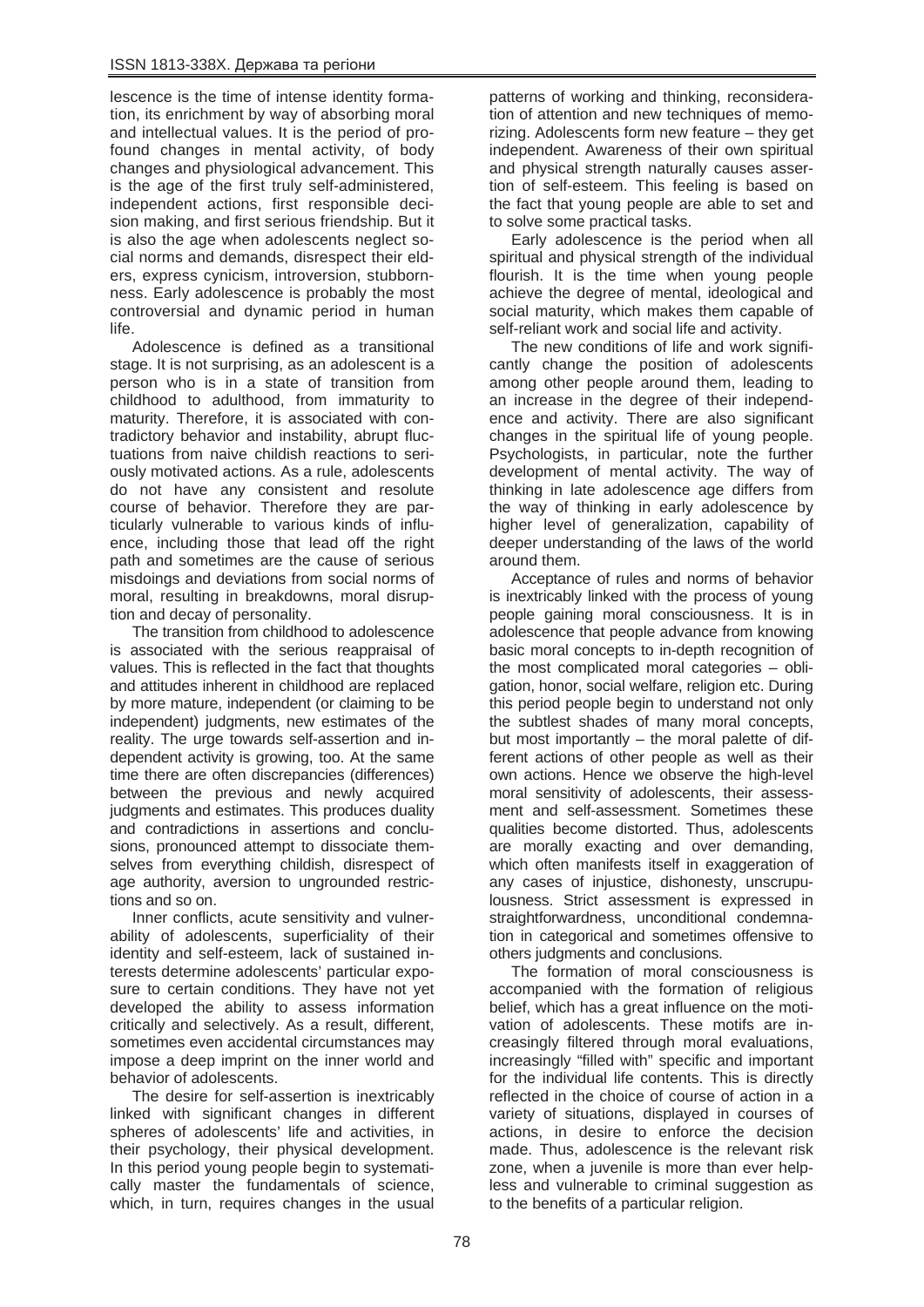## **IV. Conclusions**

Examples of such organizations, built on control over their members' behavior, include Unification Church, Church of Scientology, Cult of Satanism, Transcendental Meditation movement, White Brotherhood.

The prohibition aroused great response. Some members of society perceived this provision as legal restrictions on the activities of those denominations that work with children and adolescents classified as disadvantaged groups (alcoholics, drug addicts, orphans etc.). The question arises: who has the right to grant permission to involve these children in the work of religious organizations? In any case, the very fact that the government has paid attention to this problem is a step forward in the protection of juveniles' rights.

In some cases, religious juvenile delinquency is a specific, sad indicator of adverse conditions of adolescents' life and upbringing in the family.

It is impossible to overestimate the damage caused to fight against crime by adult instigators and organizers of juvenile crimes. But we can not deny that they often involve in criminal activity the juveniles already predisposed and to some extent prepared for this. In addition, the fact that a crime has been committed by a juvenile indicates that there is a high social danger of religious groups' activities which inspire and provoke juveniles to commit crimes.

As a rule, juveniles join criminal groups (sects) voluntarily, without external coercion. Indeed, there are some aspects of criminal group psychology which are undoubtedly attractive to juveniles: pseudo-romantic, pseudoheroism, unconventional and often cynical ideas and judgments on various phenomena, straightforward judgment on the aspects of life considered to be social taboos, etc. Being exposed to the influence of this psychology, juveniles' views and opinions about other people, society in general, personal or social goals and objectives start transforming considerably. Ultimately, the negative impact of the group logically results either in occasional crimes or in systematic socially dangerous group actions.

Thus, there is a whole range of factors that determine the formation of a juvenile delinquent. Some of them act as direct causes of criminal actions – they determine the process of forming socially harmful impulses and infringements, as well as specifics of their implementation in socially dangerous actions and deeds. Other factors act as conditions that determine retention of these causes and facilitate their manifestation in juvenile delinquency. They tend to enhance the influence of the causes of delinquency and are in fact key factors that allow for realization of the causes of socially dangerous actions on the part of adolescents.

Juvenile offender is a fickle and dynamic personality. Even quick study reveals odd inconsistency of judgments, opinions and motives, erratic behavior, illogical deeds and actions, etc. Delinquent's psychology represents a unity of incompatibility: duality and contradictoriness of personality basis, attitude to society, to the people around, to the norms and rules of conduct. It goes without saying, that psychic inconsistency is inherent to adolescent psychology in general and even to young age psychology to some extent. Moreover, in this age the identity formation can occur only through overcoming internal conflicts based on their unity and struggle.

Thus, the propensity of a juvenile to commit crime on religious grounds in some cases is not the juvenile's fault but the responsibility of the environment, including parents, teachers, carers, nongovernmental organizations and the state in general. Negligence, lack of interest in the child, ignoring his/her life, interests and problems – these can all become forces pushing a young person to committing a crime. Religious organizations involved in criminal activities always admit these "problem" children and use them with criminal purposes.

When juveniles feel that they natter, listened to, directed and treated as individuals, they are ready to do whatever it takes to get what they think is care and family love. Juveniles' identity is pliable, it can be easily affected and used to reach one's own goals.

It is possible to reform juveniles who are members of totalitarian sects and have not committed a crime (though were ready to do it). Responsibility for this rests on those who once "pushed" that child towards being a member of the sect. Only adults' legal awareness, their professionalism can help prevent a juvenile from committing a crime. Correctional work should begin before a juvenile becomes a criminal and can be convicted.

# **References**

- 1. Бочелюк В. Й. Кримінально-виконавча психологія / В. Й. Бочелюк, Т. А. Денисова. – Київ. 2008. – 325 с.
- 2. Валицкас Г. К. Самооценка у несовершеннолетних правонарушителей / Г. К. Валицкас, Ю. Б. Гиппенрейтер // Вопросы психологии. – 1989. – № 5. – С. 45–55.
- 3. Введение в практическую социальную психологию / под ред. Ю. М. Жукова, Л. А. Петровской, О. В. Соловьевой. Москва, 1996. – 621 с.
- 4. Возрастная и педагогическая психология / под ред. А. В. Петровского. – Москва,  $1973. - 391$  c.
- 5. Долгова А. И. Социально-психологические аспекты преступности несовершеннолетних / А. И. Долгова. – Москва, 1981. –  $269 c.$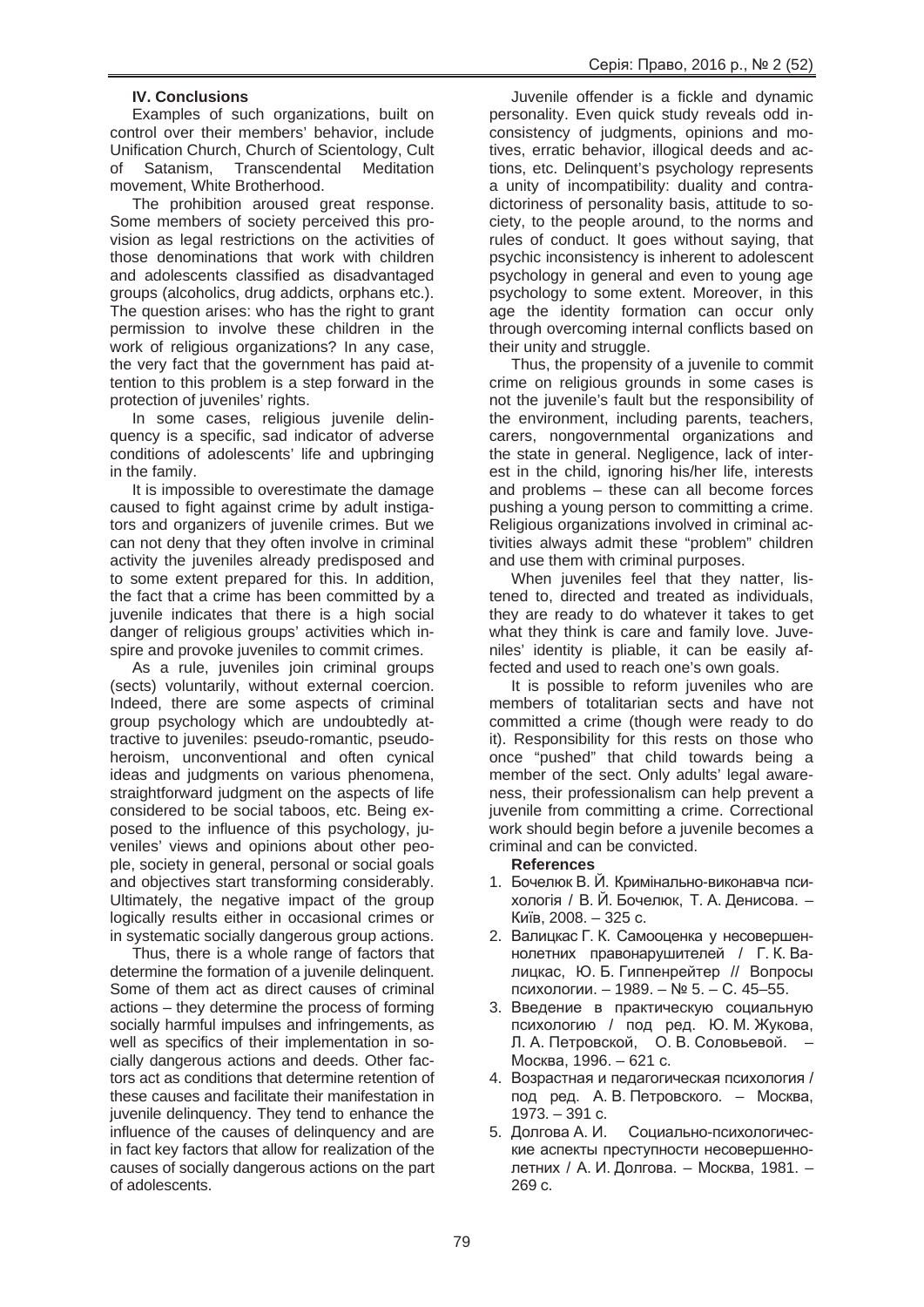- 6. Донцов А. И. Психология коллектива / А. И. Донцов. – М., 1984. – 226 с.
- 7. Заика Е.В. Психологическая характеристика личности подростков с отклоняющимся поведением / Е. В. Заика, Н. П. Крейдун, А. С. Ячина // Вопросы психологии. –  $1990. - Ne 4. - C. 83 - 91.$
- 8. Захаров А. И. Как предупредить отклонения в поведении ребенка / А. И. Захаров. – Москва, 1986. – 211 с.
- 9. Захарова А. В. Психология формирования самооценки / А. В. Захарова. – Минск, 1993. – 207 с.
- 10. Коломинский Я. Л. Психология взаимоотношений в малых группах / Я. Л. Коломинский. – Минск, 1976. – 310 с.
- 11. Коломинский Я. Л. Психология личных взаимоотношений в детском коллективе. -Минск, 1969. – 254 с.
- 12. Кон И. С. Психология ранней юности / И. С. Кон. – Москва, 1989. – 316 с.
- 13. Кон И. С. Психология старшеклассника / И. С. Кон. – Москва, 1980. – 364 с.
- 14. Кондратьев М. Ю. Подросток в замкнутом круге общения / М. Ю. Кондратьев. -Москва, 1997. – 265 с.
- 15. Королев В. В. Психические отклонения у подростков правонарушителей / В. В. Королев. – Москва, 1992. – 301 с.
- 16. Леонгард К. Акцентуированные личности [пер. с нем.] / К. Леонгард. – Киев, 1981. – 305 c.
- 17. Психология развивающейся личности / под ред. А. В. Петровского. – Москва, 1987.
- 18. Психология формирования и развития личности / под ред. Л. И. Анцыферовой. –  $1981. - 465$  c.
- 19. Ремшмидт Х. Подростковый и юношеский возраст. Проблемы становления лич-

ности / Х. Ремшмидт. – Москва, 1994. – 276 c.

- 20. Рыбалко Е. Ф. Возрастная и дифференциальная психология / Е. Ф. Рыбалко. – Санкт-Петербург, 1990. – 208 с.
- 21. Слободчиков В. И. Психология человека / В. И. Слободчиков, Е. И. Исаев. – Москва,  $1995. - 321$  c.
- 22. Социальная психология / под ред. А. В. Петровского. – Москва, 1987. –  $455 c.$
- 23. Социально-психологические проблемы нравственного воспитания личности / под ред. В. Е. Семенова. – Санкт-Петербург, 1984. – 387 с.
- 24. Социология молодежи / под ред. В. Т. Лисовского. – Санкт-Петербург, 1996. – 334 c.
- 25. Толстых А. В. Взрослые и дети: парадоксы общения / А. В. Толстых. – Москва, 1988. – 298 c.
- 26. Фельдштейн Д. И. Психология становления личности / Д. И. Фельдштейн. – Мос- $KBa, 1994. - 301 c.$
- 27. Фромм Э. Анатомия человеческой де- $CTDVKTUBHOCTU / 3. Фромм. - Mockba.$  $1994. - 411$  c.
- 28. Хекхаузен Х. Мотивация и деятельность: в 2-х т. / Х. Хекхаузен. – Москва, 1986.
- 29. Хьел Л. Теории личности / Л. Хьел, Д. Зиглер. – Санкт-Петербург, 1997. – 332 с.
- 30. Эриксон Э. Идентичность: юность и кризис / Э. Эриксон. – Москва, 1996. – 422 с.
- 31. Юнг К. Конфликты детской души / К. Юнг. Москва, 1995. –279 с.
- 32. Юридична енциклопедія / відповід. ред. Ю. С. Шемшученко. – Київ: Українська енциклопедія ім. М. П. Бажана. 2000–  $2001. - T. 1 - 5.$

 $C$ таття надійшла до редакції 04.05.2016.

#### Леоненко Т. Є. Вікові особливості неповнолітніх та їх використання релігійними сектами в злочинній діяльності

У статті розкрито проблеми використання релігійними сектами вікових та психологічних *ɨɫɨɛɥɢɜɨɫɬɟɣ ɧɟɩɨɜɧɨɥɿɬɧɿɯ ɡ ɦɟɬɨɸ ʀɯ ɡɚɥɭɱɟɧɧɹ ɞɨ ɪɟɥɿɝɿɣɧɢɯ ɫɟɤɬ ɞɥɹ ɡɥɨɱɢɧɧɨʀ ɞɿɹɥɶɧɨɫmi. В дослідженні йдеться про те, що вік – категорія, яка позначає тимчасові характеристи*ки індивідуального розвитку. На відміну від хронологічного віку, який виражає тривалість іс*ɧɭɜɚɧɧɹ ɿɧɞɢɜɿɞɚ ɡ ɦɨɦɟɧɬɭ ɣɨɝɨ ɧɚɪɨɞɠɟɧɧɹ, ɩɨɧɹɬɬɹ ɩɫɢɯɨɥɨɝɿɱɧɨɝɨ ɜɿɤɭ ɩɨɡɧɚɱɚɽ ɩɟɜɧɢɣ,* якісно своєрідний щабель онтогенетичного розвитку, який зумовлено закономірностями фо $p$ мування організму, умовами життя, навчання й виховання.

 $\Pi$ роцес переходу від одного вікового щабля до іншого передбачає глибоке перетворення  $s$ сіх названих структурних компонентів віку та може супроводжуватися більш-менш вираже*ними конфліктами та протиріччями (віковими кризами). Вікові кризи – особливі, відносно не*тривалі за часом (до року) періоди онтогенезу, які характеризують різкими психологічними  $3$ мінами. На відміну від криз невротичного або травматичного характеру, вікові кризи нале $x$ ать до нормативних процесів, необхідних для нормального, поступового процесу особистісного розвитку (Е. Еріксон). Вікові кризи можуть виникати при переході людини від однієї віко $e$ ої категорії до іншої та пов'язані із системними якісними змінами у сфері її соціальних відно $c$ *uн*, діяльності та свідомості.

 $\Pi$ оняття вікових особливостей, вікових меж не має абсолютного значення – вікові межі  $pyx$ ливі, мінливі, мають конкретно-історичний характер і не збігаються в різних соціально $e$ кономічних умовах розвитку особистості. Сучасна наука виділяє два основних етапи форму